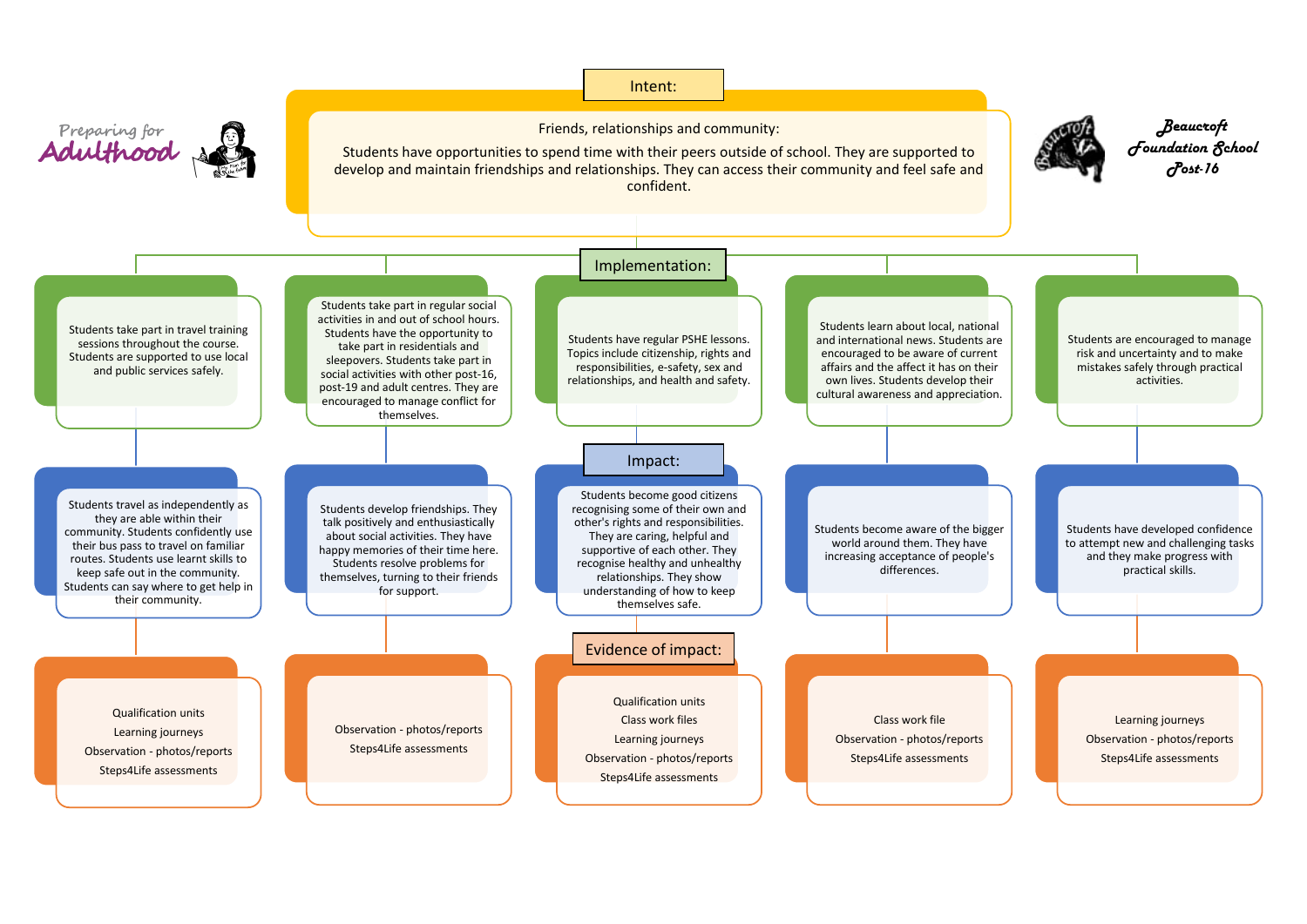## Intent:



## Developing routes to employment:

*Beaucroft Foundation School Post-16*

Students follow clear, evidence-based employment pathways with opportunities for college links, work visits, volunteering, enterprise projects, simulated work placements, work placements in the local community, and good careers advice and guidance to help them with their decision-making.

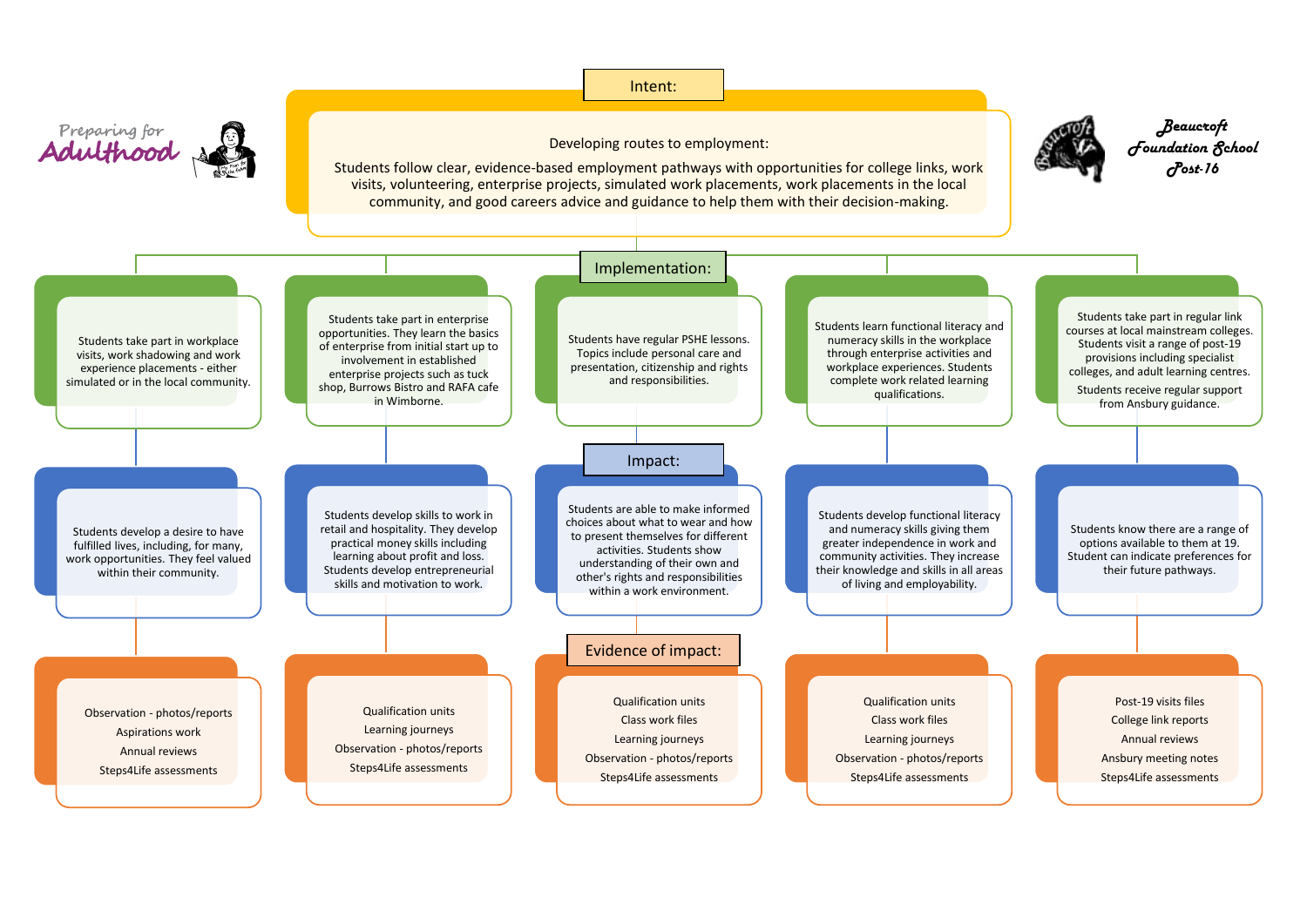